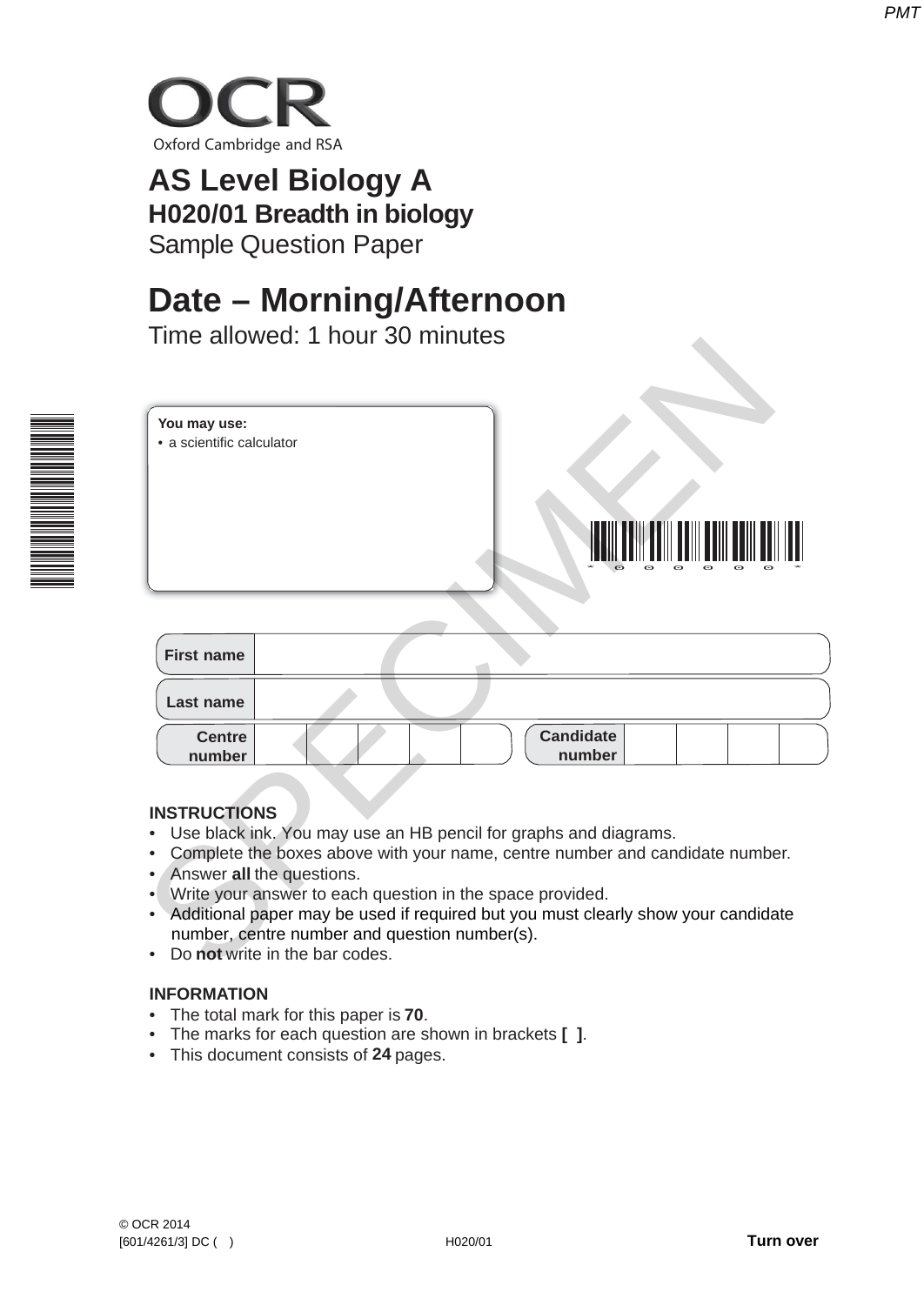## **Section A**

# **You should spend a maximum of 25 minutes on this section.**

Answer **all** the questions.

**1** Young mammals receive antibodies in their mother's milk.

This is an example of which type of immunity?

- **A** artificial active immunity
- **B** artificial passive immunity
- **C** natural active immunity
- **D** natural passive immunity

Your answer **[1]** 

- **2** Which of the following descriptions is correct?
	- **A** Vaccination gives long-term protection, immunisation gives short-term protection.
	- **B** Vaccination involves injection of antigenic material and immunisation is the process of developing immunity.
	- **C** Vaccination involves injection of antigenic material, immunisation is injection of antibodies.
	- **D** Vaccination and immunisation have the same meaning.

Your answer **[1] [1]** 

**3** When you listen to a human heartbeat through a stethoscope you can hear a two stage 'lub–dub' sound. artificial active immunity<br>
artificial passive immunity<br>
natural active immunity<br>
natural active immunity<br>
vaccination gives long-term protection, immunisation gives short-term protection.<br>
Vaccination involves injection o

Which of the following causes the first 'lub' component?

- **A** closing of the atrioventricular valves
- **B** sound of blood rushing into the atria
- **C** sound of blood rushing into the ventricles
- **D** closing of semilunar valves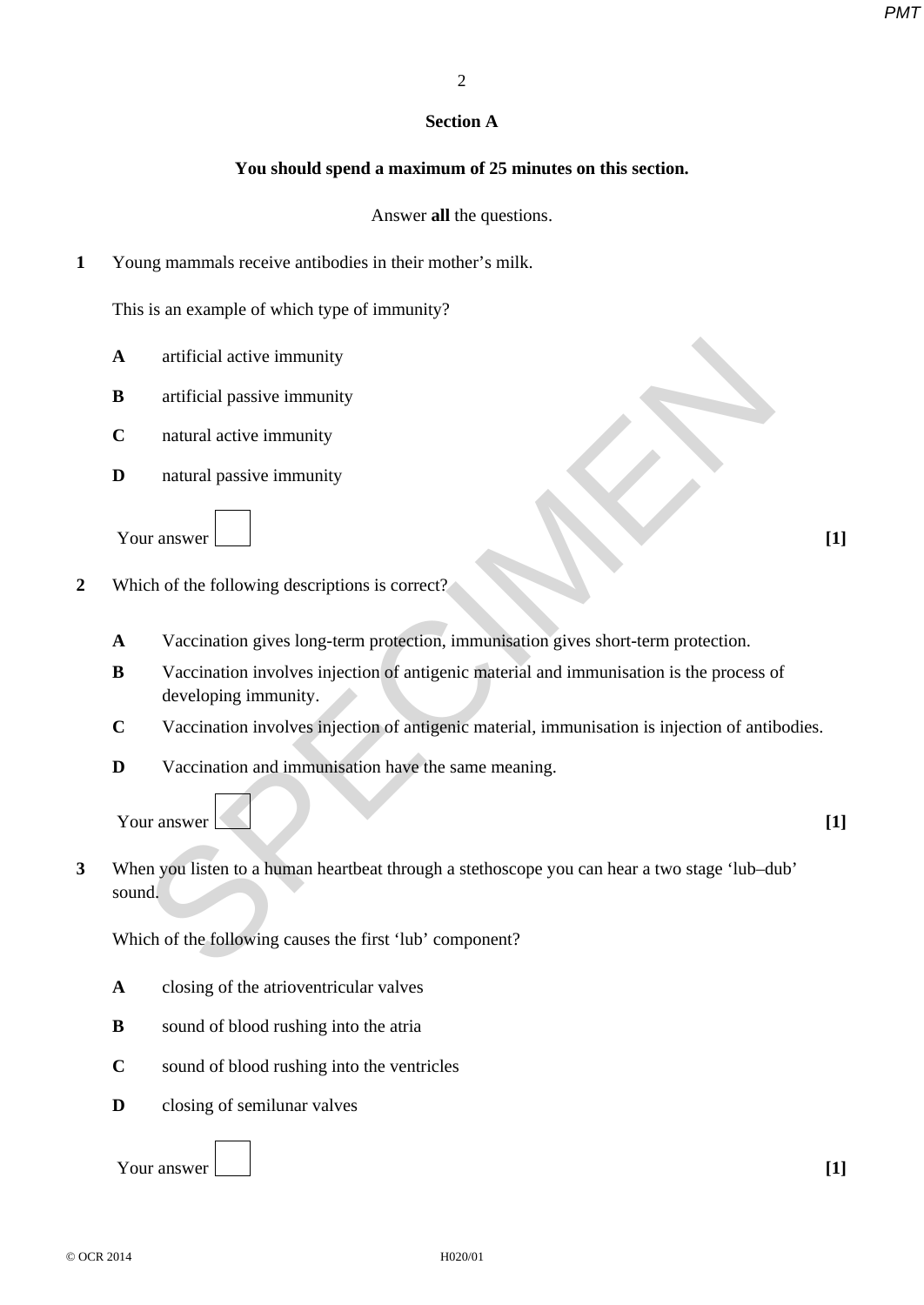**4** Zinc ions are necessary for the enzyme carbonic anhydrase to work.

Which statement correctly describes the nature and function of zinc ions in their interaction with carbonic anhydrase?

- **A** inorganic ions and coenzymes
- **B** vitamins and prosthetic groups
- **C** inorganic ions and prosthetic groups
- **D** vitamins and coenzymes
- Your answer **[1] [1]**
- **5** Which formula would you use to estimate the volume of a neutrophil?
	- **A**  $4pr^2$
	- $\mathbf{B}$  2*pr*
	- **C**  $pr^2h$
	- **D**  $\frac{4}{3}pr^3$ Your answer **[1] [1]**
- **6** Three types of microscope are listed below.

Select the row that shows the correct use for each type of microscope.

|                                                                     |             | vitamins and coenzymes                                            |                                                   |                                               |  |  |
|---------------------------------------------------------------------|-------------|-------------------------------------------------------------------|---------------------------------------------------|-----------------------------------------------|--|--|
| ir answer                                                           |             |                                                                   |                                                   |                                               |  |  |
|                                                                     |             | ich formula would you use to estimate the volume of a neutrophil? |                                                   |                                               |  |  |
| $4pr^2$                                                             |             |                                                                   |                                                   |                                               |  |  |
| 2pr                                                                 |             |                                                                   |                                                   |                                               |  |  |
| $pr^2h$                                                             |             |                                                                   |                                                   |                                               |  |  |
| $\frac{4}{3}$ pr <sup>3</sup>                                       |             |                                                                   |                                                   |                                               |  |  |
| ur answer                                                           |             |                                                                   |                                                   |                                               |  |  |
|                                                                     |             | ee types of microscope are listed below.                          |                                                   |                                               |  |  |
| ect the row that shows the correct use for each type of microscope. |             |                                                                   |                                                   |                                               |  |  |
|                                                                     |             |                                                                   |                                                   |                                               |  |  |
|                                                                     |             |                                                                   | Type of microscope and what it is used to observe |                                               |  |  |
|                                                                     |             | <b>Light microscope</b>                                           | <b>Transmission</b><br>electron microscope        | <b>Laser scanning</b><br>confocal microscope  |  |  |
|                                                                     | $\mathbf A$ | an object at a certain<br>depth within a cell                     | cell surfaces                                     | organelles                                    |  |  |
|                                                                     | B           | an object at a certain<br>depth within a cell                     | cell surfaces                                     | whole cells and<br>tissues                    |  |  |
|                                                                     | $\mathbf C$ | whole cells and<br>tissues                                        | organelles                                        | cell surfaces                                 |  |  |
|                                                                     | D           | whole cells and<br>tissues                                        | organelles                                        | an object at a certain<br>depth within a cell |  |  |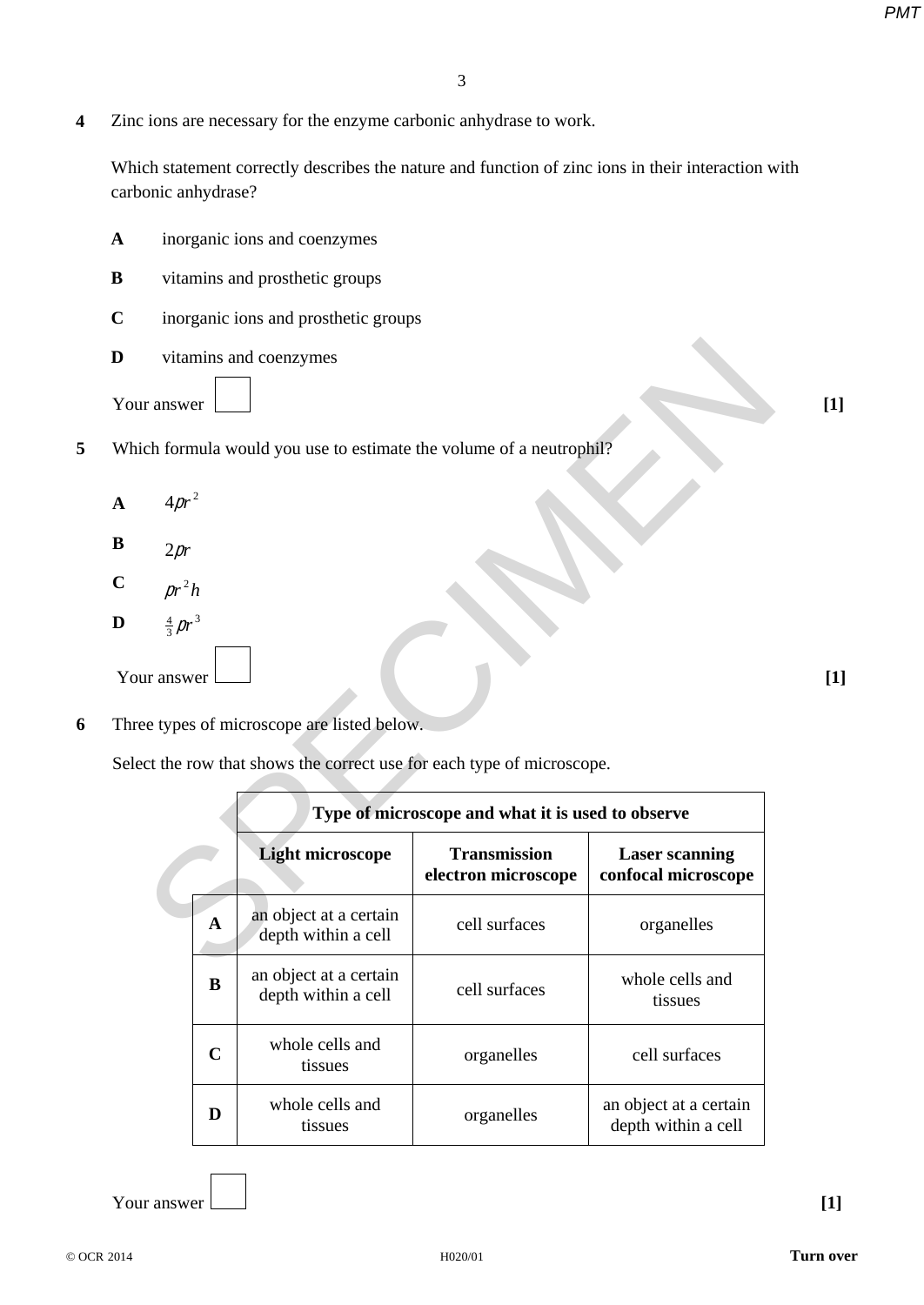**7** Cyanobacteria are photoautotrophs and fossil records confirm their existence 3.5 billion years ago. Which row describes the structure of cyanobacteria?

|             | <b>Feature</b> |  |                                         |  |                    |                  |  |  |
|-------------|----------------|--|-----------------------------------------|--|--------------------|------------------|--|--|
|             | <b>Nucleus</b> |  | Circular DNA   Mitochondria   Ribosomes |  | <b>Chloroplast</b> | <b>Cell wall</b> |  |  |
| A           |                |  |                                         |  |                    |                  |  |  |
| B           |                |  |                                         |  |                    |                  |  |  |
| $\mathbf C$ |                |  |                                         |  |                    |                  |  |  |
| D           |                |  |                                         |  |                    |                  |  |  |

Your answer **[1] [1]** 

**8 Fig. 8.1** shows an animal cell.



Which option describes the correct sequence of organelles involved during the production and secretion of a protein from this cell?



© OCR 2014 H020/01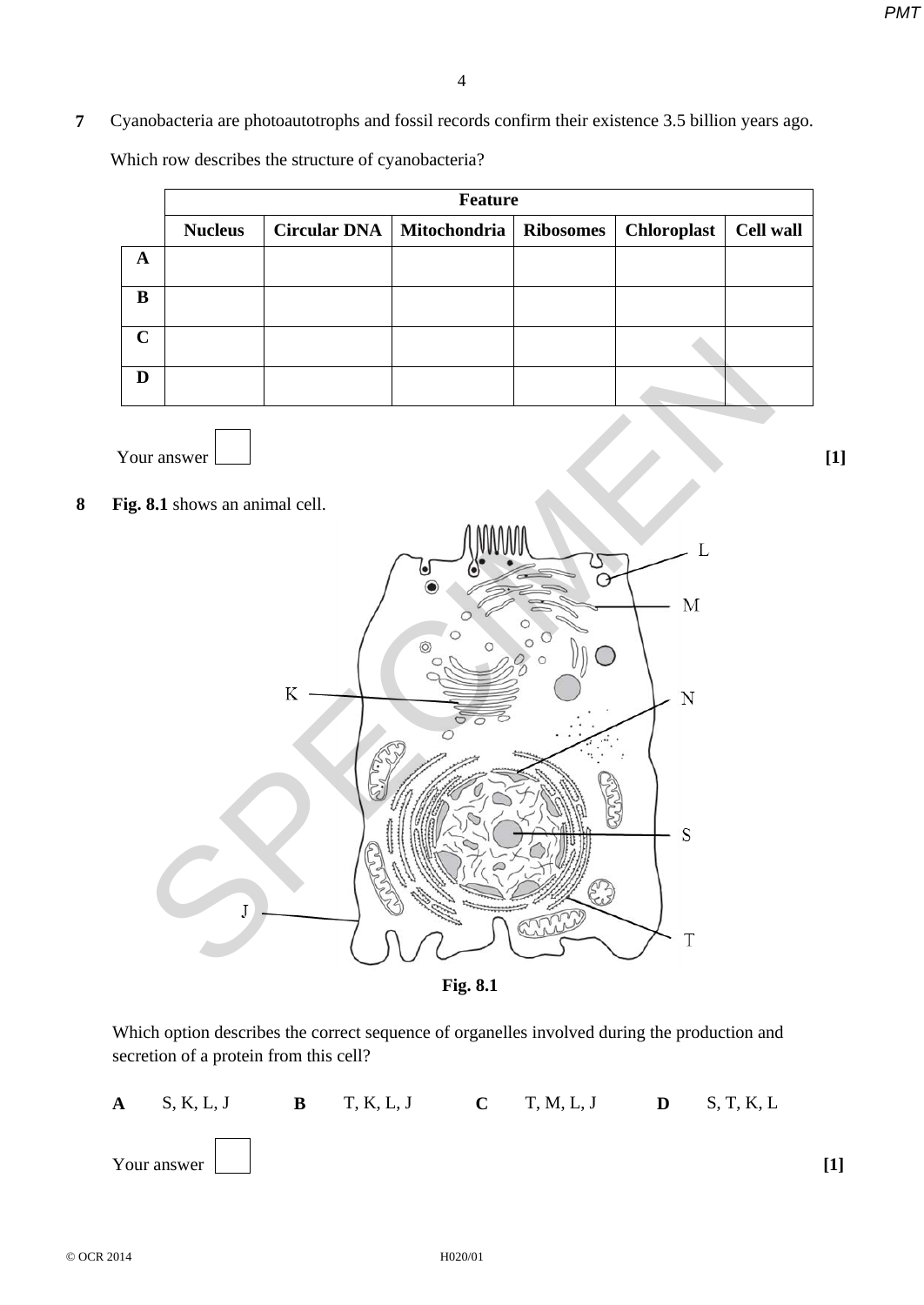# **9** A length of DNA has the base sequence AATCGCGGTCGCTCA.

Select the row that shows the correct complementary DNA strand and the sequence of mRNA made during transcription of the DNA sequence above.

| <b>Complementary DNA sequence</b> | mRNA sequence          |
|-----------------------------------|------------------------|
| AATCGCGGTCGCTCA                   | <b>UUAGCGCCAGCGAGU</b> |
| <b>TTAGCGCCAGCGAGT</b>            | <b>UUAGCGCCAGCGAGU</b> |
| <b>TTAGCGCCAGCGAGT</b>            | <b>TTAGCGCCAGCGAGT</b> |
| TTAGCGCCAGCGAGT                   | AAUCGCGGUCGCUCA        |
|                                   |                        |

Your answer **[1] [1]** 

- 
- **10** A group of students monitored the **substrate** concentration during an enzyme-controlled reaction.

Select the graph that correctly shows how the substrate concentration changes during the course of the reaction.

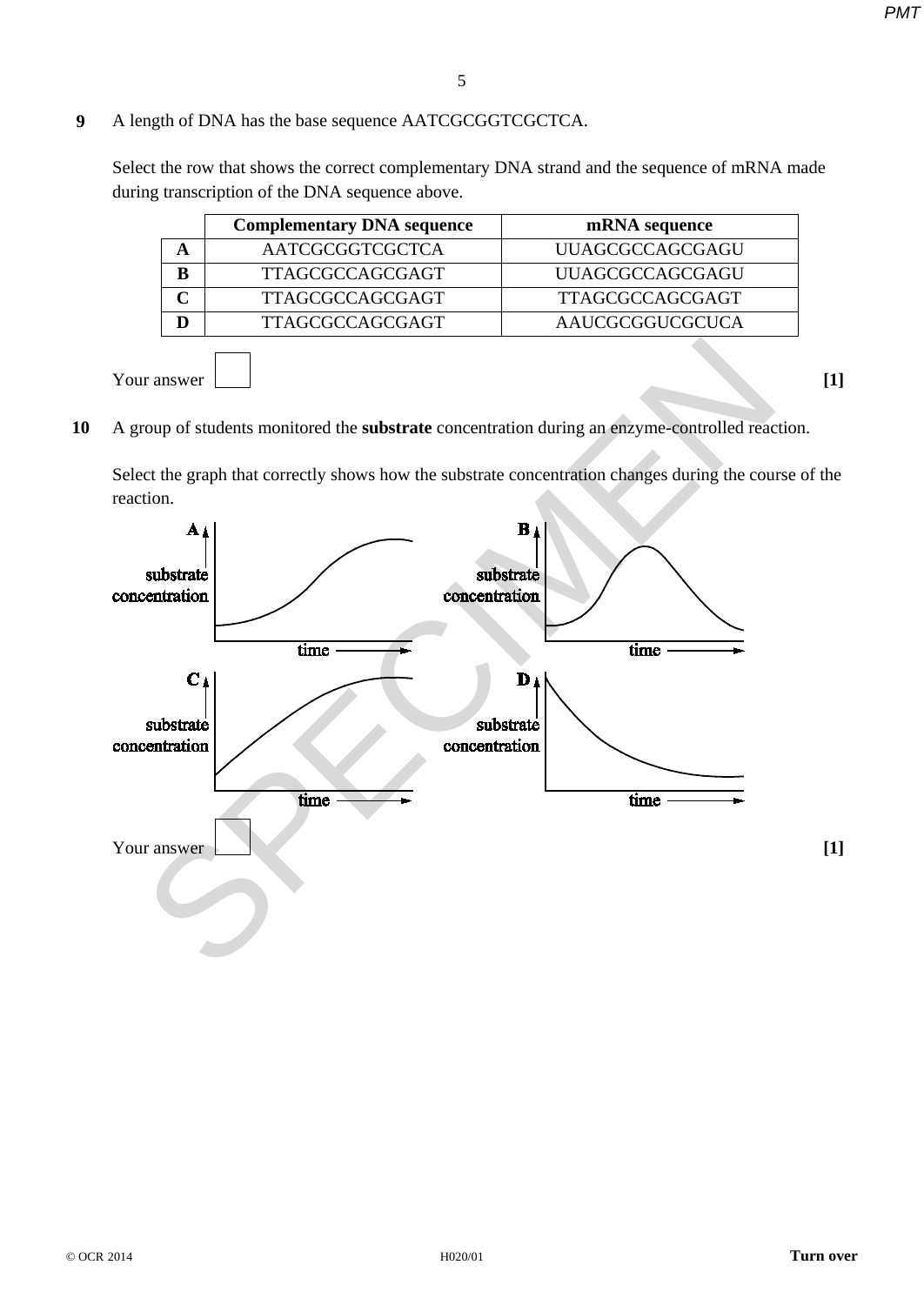**11** There are two types of nuclear division, mitosis and meiosis. Meiosis incorporates two divisions of the nucleus.

Which table shows the correct results of nuclear division?

| A                |                      |                              |                  |                             |                              |
|------------------|----------------------|------------------------------|------------------|-----------------------------|------------------------------|
|                  | Genetic<br>variation | <b>Reduction</b><br>division |                  | <b>Genetic</b><br>variation | <b>Reduction</b><br>division |
| <b>Mitosis</b>   |                      |                              | <b>Mitosis</b>   |                             |                              |
| <b>Meiosis 1</b> |                      |                              | <b>Meiosis 1</b> |                             |                              |
| <b>Meiosis 2</b> |                      |                              | <b>Meiosis 2</b> |                             |                              |

**B**

| <b>Meiosis 1</b>                 |                                |                                                                                                                                                                                                                         | <b>Meiosis 1</b> |                             |                              |
|----------------------------------|--------------------------------|-------------------------------------------------------------------------------------------------------------------------------------------------------------------------------------------------------------------------|------------------|-----------------------------|------------------------------|
| <b>Meiosis 2</b>                 |                                |                                                                                                                                                                                                                         | <b>Meiosis 2</b> |                             |                              |
| B                                |                                |                                                                                                                                                                                                                         | D                |                             |                              |
|                                  | <b>Genetic</b><br>variation    | <b>Reduction</b><br>division                                                                                                                                                                                            |                  | <b>Genetic</b><br>variation | <b>Reduction</b><br>division |
| <b>Mitosis</b>                   |                                |                                                                                                                                                                                                                         | <b>Mitosis</b>   |                             |                              |
| <b>Meiosis 1</b>                 |                                |                                                                                                                                                                                                                         | <b>Meiosis 1</b> |                             |                              |
| <b>Meiosis 2</b>                 |                                |                                                                                                                                                                                                                         | <b>Meiosis 2</b> |                             |                              |
| our answer<br>1.<br>2.<br>3.     | Dissociation of carbonic acid. | The following events occur when carbon dioxide enters an erythrocyte in a capillary.<br>Hydrogencarbonate ions diffuse into the plasma from the erythrocyte.<br>Carbon dioxide reacts with water forming carbonic acid. |                  |                             |                              |
| 4.7                              |                                | Chloride ions diffuse into erythrocyte from plasma.                                                                                                                                                                     |                  |                             |                              |
| In which sequence do they occur? |                                |                                                                                                                                                                                                                         |                  |                             |                              |
|                                  |                                | First sten                                                                                                                                                                                                              |                  |                             | <b>Final</b> :               |

|                  | <b>Genetic</b><br>variation | <b>Reduction</b><br>division |
|------------------|-----------------------------|------------------------------|
| <b>Mitosis</b>   |                             |                              |
| <b>Meiosis 1</b> |                             |                              |
| <b>Meiosis 2</b> |                             |                              |

Your answer **[1]** 

- **12** The following events occur when carbon dioxide enters an erythrocyte in a capillary.
	- 1. Hydrogencarbonate ions diffuse into the plasma from the erythrocyte.
	- 2. Dissociation of carbonic acid.
	- 3. Carbon dioxide reacts with water forming carbonic acid.
	- 4. Chloride ions diffuse into erythrocyte from plasma.

| <b>First step</b> |  | $\geq$ Final step |
|-------------------|--|-------------------|
|                   |  |                   |
|                   |  |                   |
|                   |  |                   |
|                   |  |                   |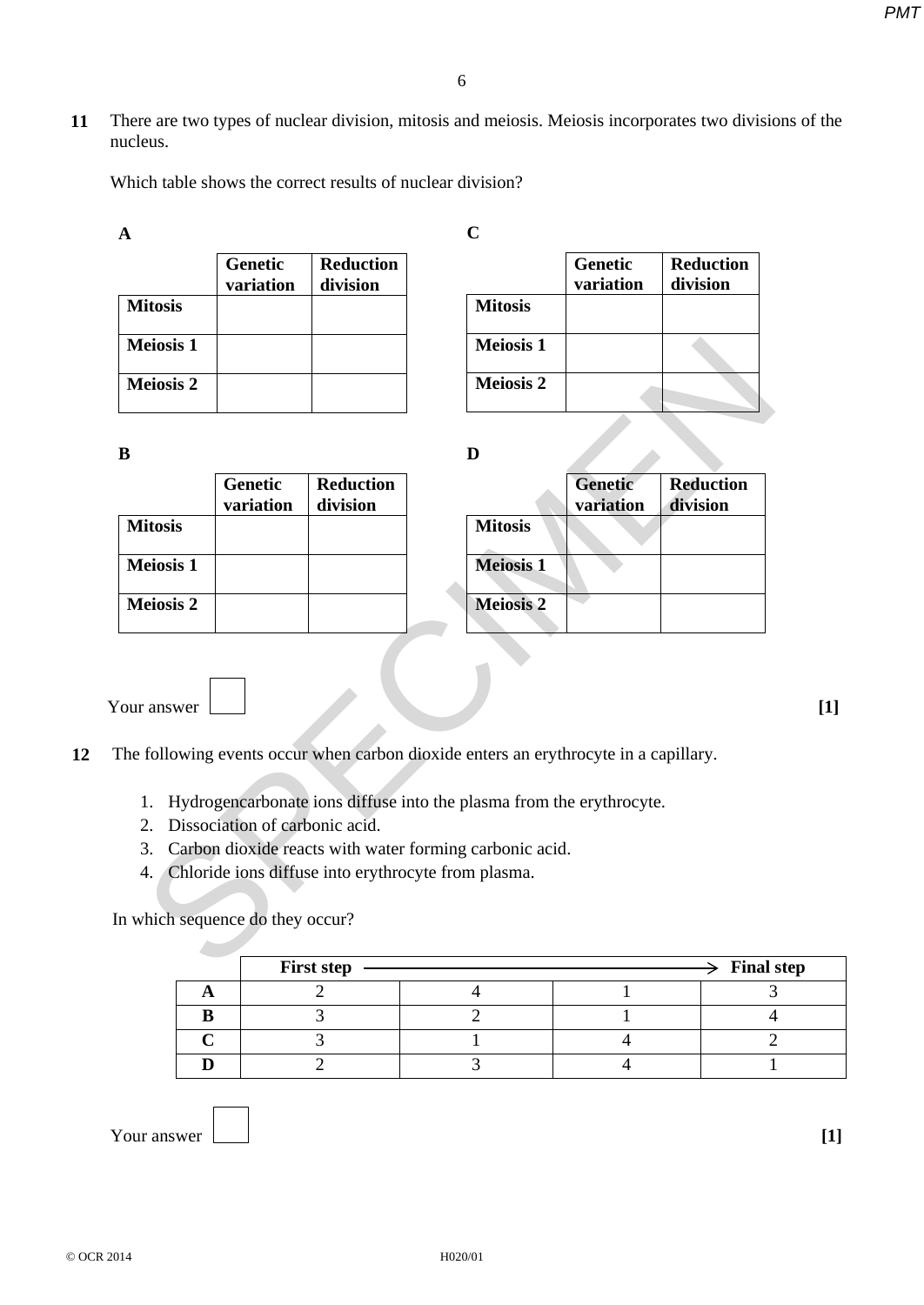**13** Sperm cells are an example of a specialised cell.



Which statement correctly describes one specialisation of a sperm cell?

- **A** tail contains flagellum which generates ATP
- **B** head contains chromosomes in homologous pairs
- **C** acrosome contains enzymes to digest outer portion of egg
- **D** midpiece contains mitochondria which enter egg

Your answer **[1] [1]** 

- **14** Which of the following statements correctly describes the mechanism behind water movement between plasma and tissue fluid at the venule end of a capillary?
	- **A** The hydrostatic pressure is greater than the oncotic pressure so water moves out of the capillary.
	- **B** The hydrostatic pressure is greater than the oncotic pressure so water moves into the capillary.
	- **C** The oncotic pressure is greater than the hydrostatic pressure so water moves out of the capillary.
	- **D** The oncotic pressure is greater than the hydrostatic pressure so water moves into the capillary.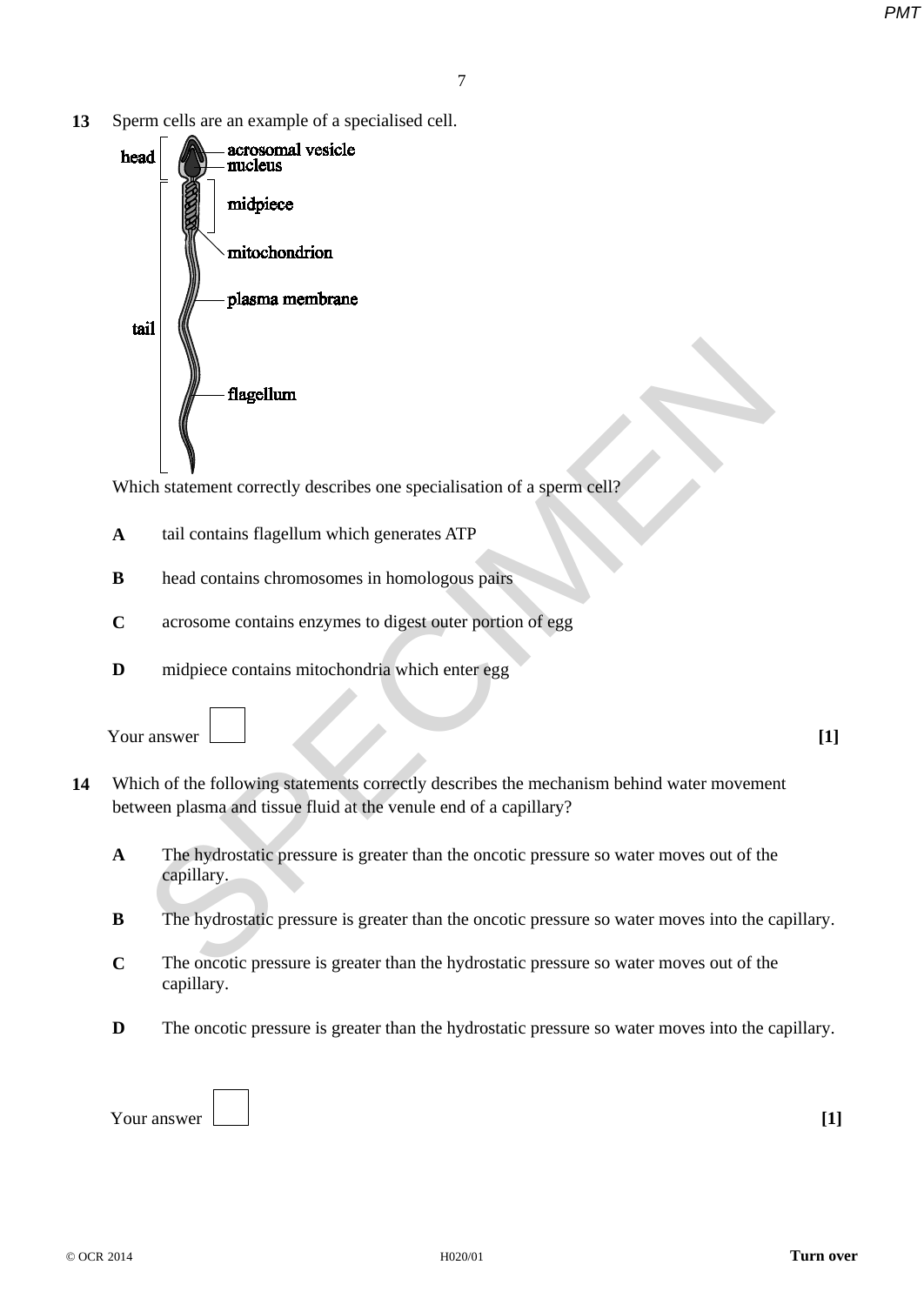**15** Emphysema is a chronic respiratory disease where elastase is produced by phagocytes in the lungs, which breaks down lung tissue. This means that a person with emphysema cannot fully exhale.

**Fig. 15.1** is a diagram of a small section of a healthy lung.



Which label shows the area of lung tissue that is broken down by elastase?

Your answer **[1] [1]** 

**16** The following spirometer trace shows the results of an experiment. Soda lime was used to extract carbon dioxide from exhaled air.



What is the rate of oxygen consumption in the experiment?

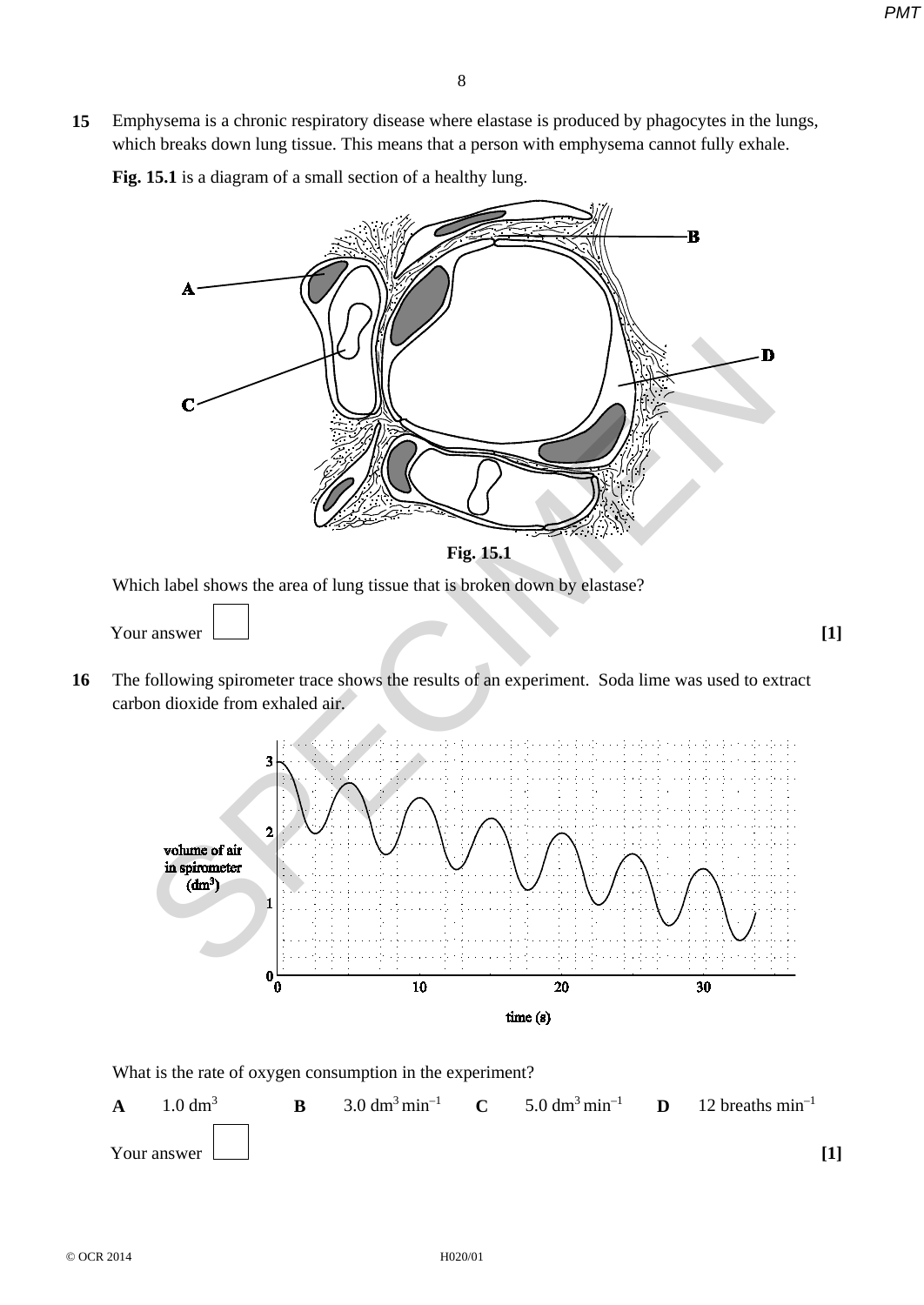**17** Q, P, R and S are related species of organisms.

Species X is an extinct recent common ancestor of species Q and R.

X, Q and R all evolved from species P.

Species S is the least related to the others, with extinct species Z being its most recent phylogenetic link to the other species.

Which of the following phylogenetic trees correctly represents the relationships described above?

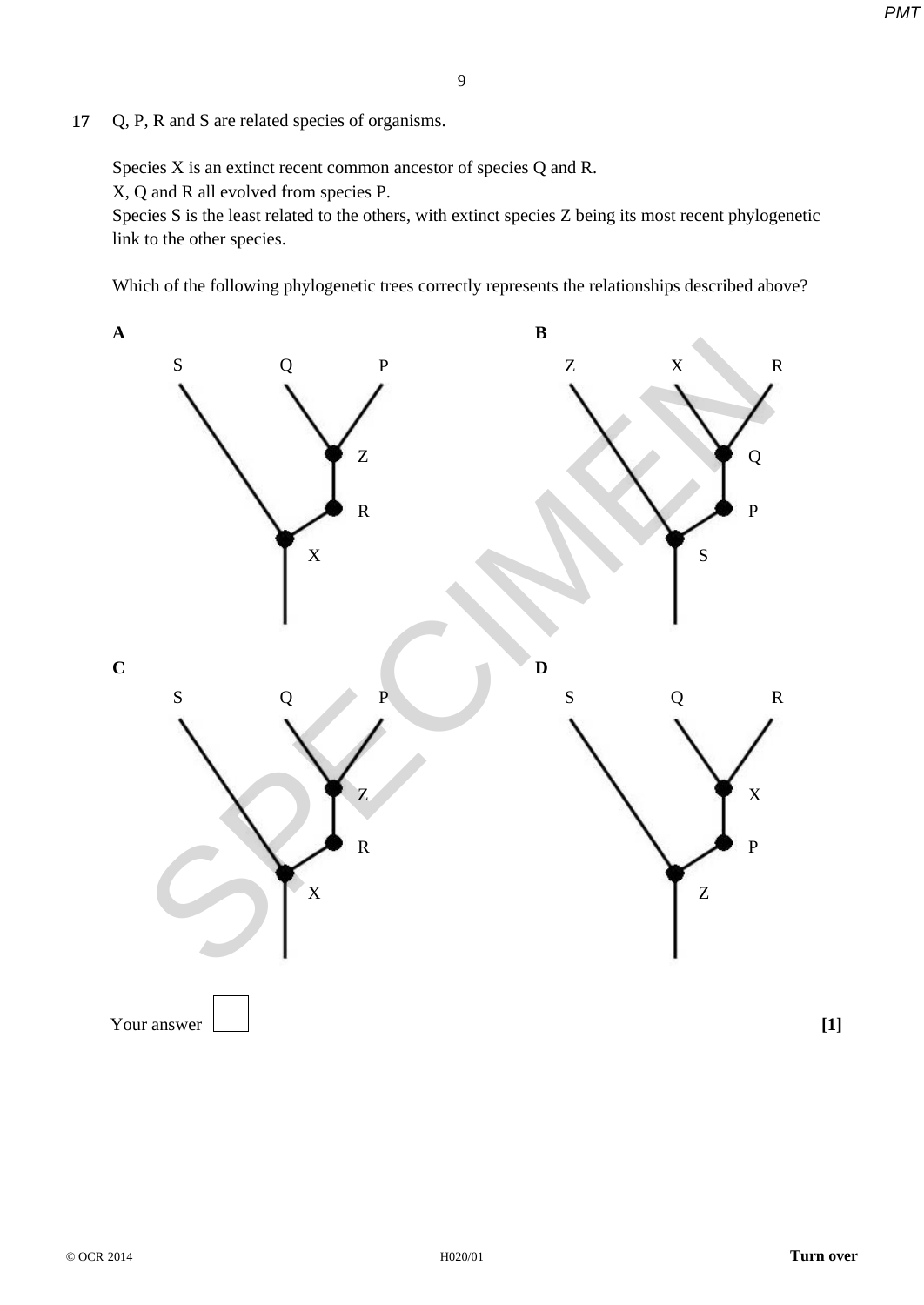**18** Which of the following formulae of fatty acids represents a saturated fatty acid?

**Statement 1:** Palmitic acid, C<sub>15</sub>H<sub>31</sub>COOH **Statement 2:** Oleic acid, C<sub>17</sub>H<sub>33</sub>COOH

**Statement 3:** Linoleic acid, C<sub>17</sub>H<sub>31</sub>COOH

- **A** 1, 2 and 3
- **B** Only 1 and 2
- **C** Only 2 and 3
- **D** Only 1

| - -         |  |  |
|-------------|--|--|
| Your answer |  |  |

| $\mathbf C$ | Only 2 and 3        |                                                                                                                                                                                                |       |
|-------------|---------------------|------------------------------------------------------------------------------------------------------------------------------------------------------------------------------------------------|-------|
| D           | Only 1              |                                                                                                                                                                                                |       |
|             | Your answer         |                                                                                                                                                                                                | $[1]$ |
|             |                     | A chemical produced by a metabolic pathway binds to the initial enzyme in the pathway. The chemical<br>binds to the enzyme at a site away from the active site and inhibits the enzyme action. |       |
|             |                     | Which of the following statements about the mode of action of the chemical is/are correct?                                                                                                     |       |
|             | <b>Statement 1:</b> | It is an end product inhibitor.                                                                                                                                                                |       |
|             | <b>Statement 2:</b> | It is a competitive inhibitor.                                                                                                                                                                 |       |
|             | <b>Statement 3:</b> | It binds to the allosteric site of the enzyme.                                                                                                                                                 |       |
| $\mathbf A$ | 1, 2 and 3          |                                                                                                                                                                                                |       |
| B           | Only 1 and 2        |                                                                                                                                                                                                |       |
| $\mathbf C$ | Only 1 and 3        |                                                                                                                                                                                                |       |
| D           | Only 1              |                                                                                                                                                                                                |       |
|             | Your answer         |                                                                                                                                                                                                | $[1]$ |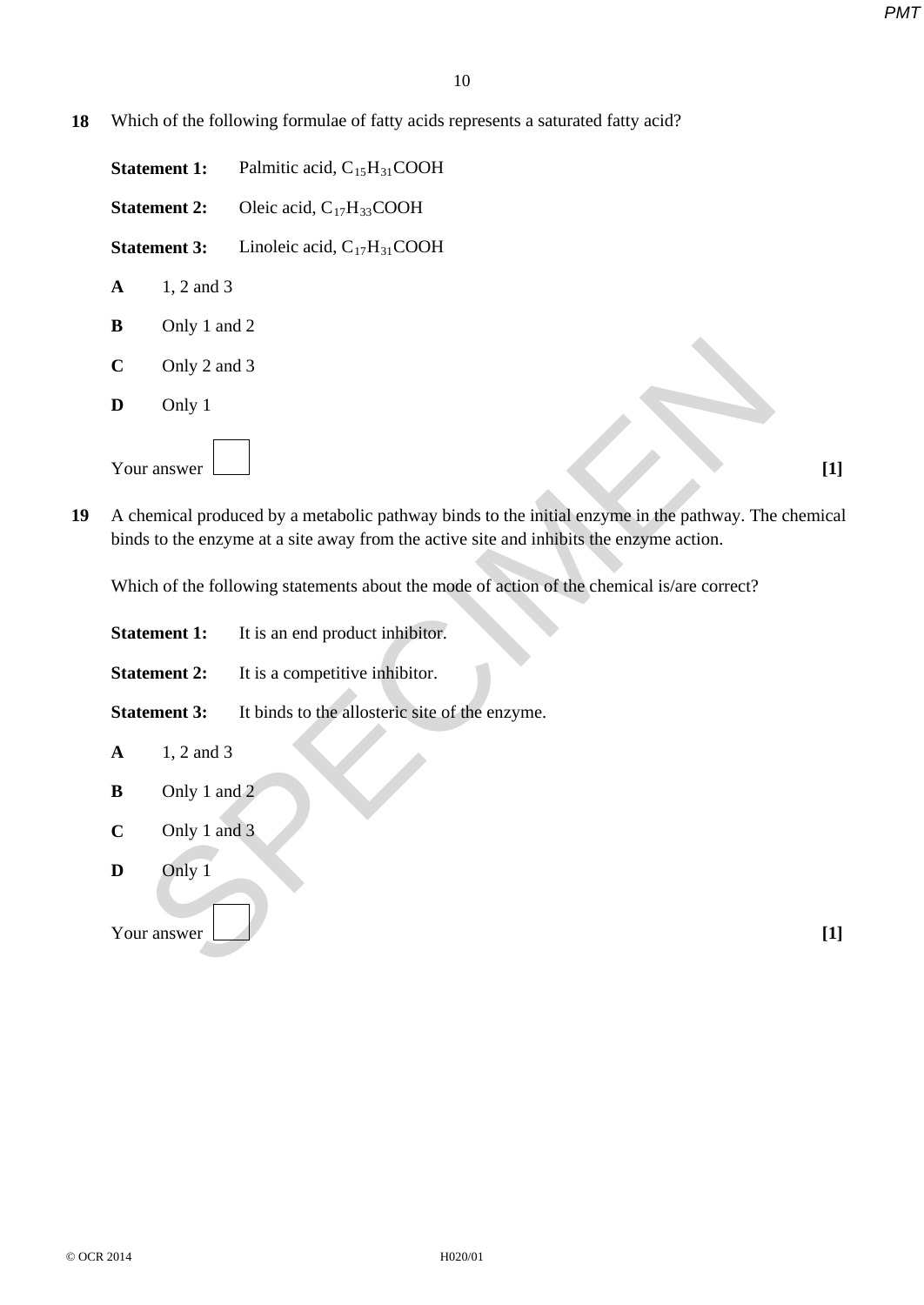**20** The following statements refer to the movement of water from the cortex of the root into the xylem.

Which of the following statements is/are true?

- **Statement 1:** Most of the water moves across the root cortex by the apoplast pathway.
- **Statement 2:** At the endodermis water has to enter the symplast pathway.
- **Statement 3:** Casparian strips in the endodermis contain the chemical lignin.
- **A** 1, 2 and 3
- **B** Only 1 and 2
- **C** Only 1 and 3  $\sum_{\substack{\text{Only 1 and 3} \\ \text{only 1} \\ \text{or } \text{by 1}}}$
- **D** Only 1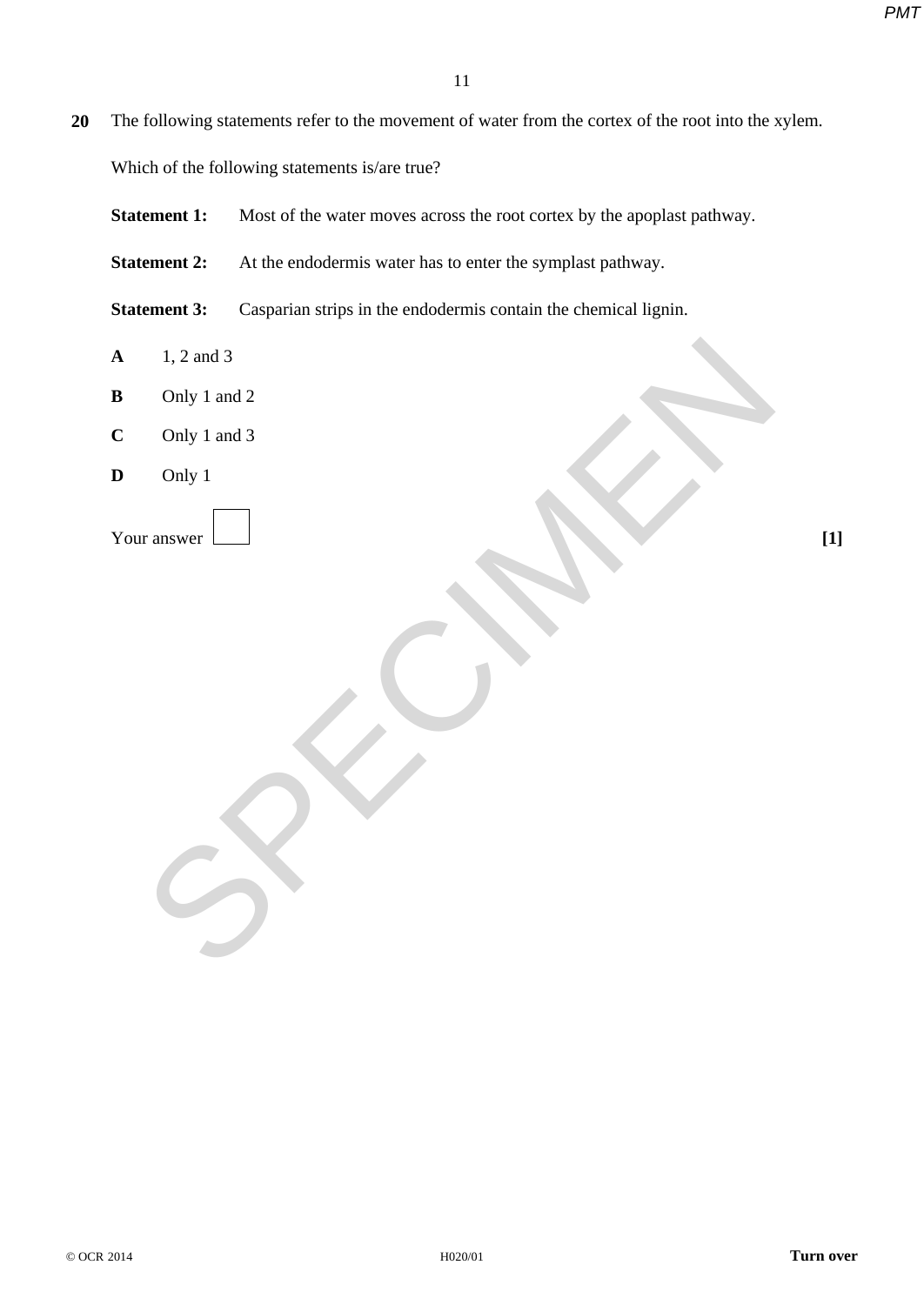### **Section B**

## Answer **all** the questions.

- **21** Transmembrane proteins are involved in the transport of sugars across the plasma membrane.
	- **(a)** Glucose can be moved into cells by facilitated diffusion using proteins called GLUT proteins. These proteins expose a single binding site on one side of the membrane. Glucose binds to this site and causes a change in the shape of the protein. This change moves the glucose across the membrane and releases it on the other side.
		- **(i)** Explain why facilitated diffusion via GLUT proteins requires no metabolic energy.

**…………………………………………………………………………………………………... …………………………………………………………………………………………………... …………………………………………………………………………………………………... ……………………………………………………………………………………………. [2]**

- **(ii)** Glucose can also be absorbed by an active process which requires metabolic energy. What is the immediate source of this energy in cells?
	- **……………………………………………………………………………………………. [1]**
- **(iii)** Explain why glucose cannot pass through a cell membrane by simple diffusion.

**…………………………………………………………………………………………………... …………………………………………………………………………………………………... …………………………………………………………………………………………………... ……………………………………………………………………………………………. [2]** SPECIMEN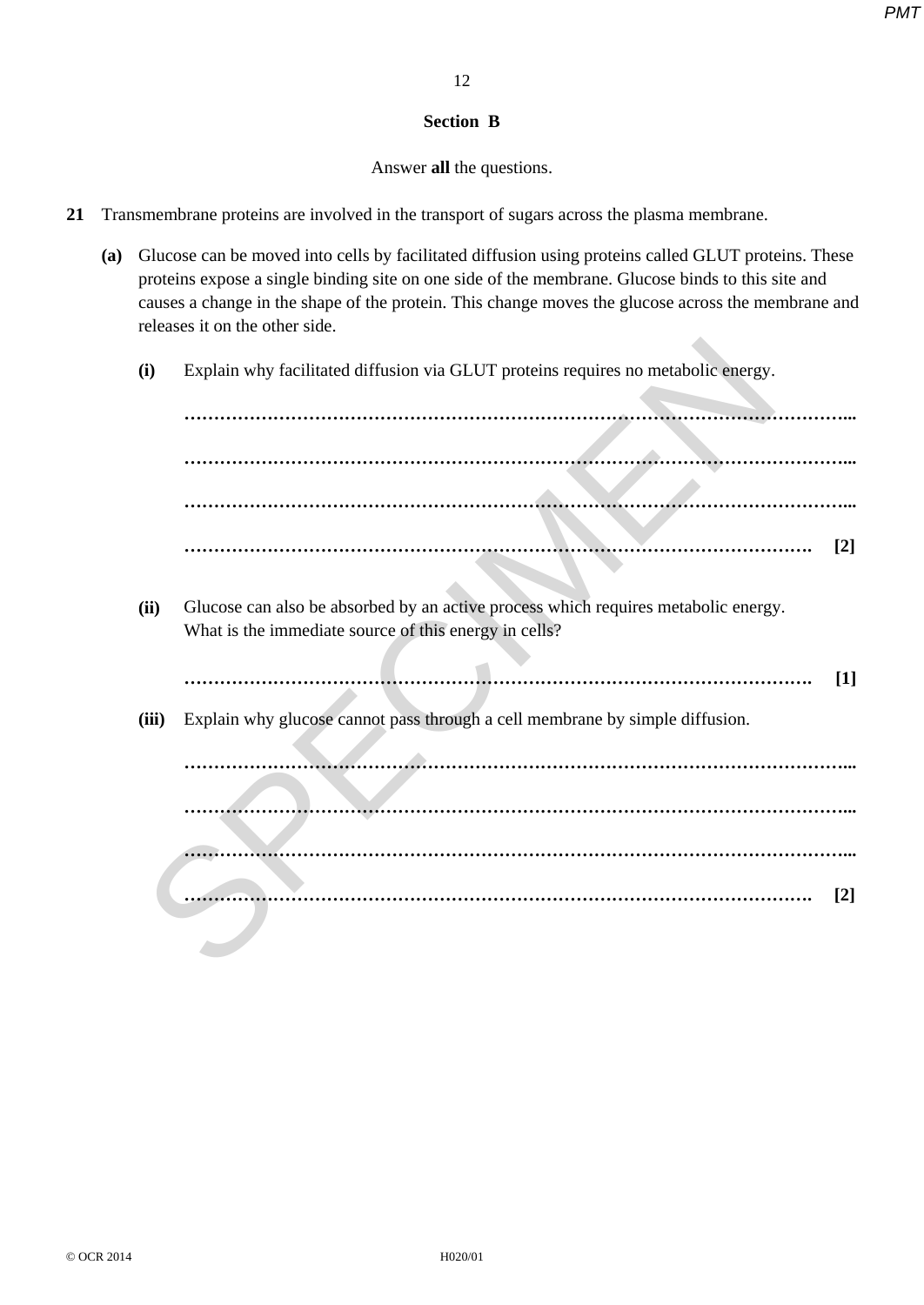**(b)** A student investigated the effect of alcohol on the permeability of membranes in plant cells. The student wanted to find the minimum concentration of alcohol at which all the cells became permeable to the stain Evans Blue. Evans Blue stains the nucleus of the cell.

The student followed this method:

- The student placed samples of onion epidermis into different concentrations of ethanol.
- After five minutes a few drops of Evans Blue stain was added to each sample.
- After a further five minutes, the samples were viewed using a light microscope.
- The student observed 20 cells and recorded how many contained a blue nucleus.

| Table 21.1 shows the student's results. |                                           |                                                                                  |                                                                                       |
|-----------------------------------------|-------------------------------------------|----------------------------------------------------------------------------------|---------------------------------------------------------------------------------------|
|                                         | <b>Concentration of ethanol</b><br>$(\%)$ | <b>Number of cells with</b><br>a blue nucleus                                    | % cells with blue<br>nucleus                                                          |
|                                         | $\theta$                                  |                                                                                  | 5                                                                                     |
|                                         | 10                                        | $\overline{4}$                                                                   | 20                                                                                    |
|                                         | 20                                        | 16                                                                               | 80                                                                                    |
|                                         | 30                                        | 20                                                                               | 100                                                                                   |
|                                         | 40                                        | 20                                                                               | 100                                                                                   |
| concentrations.                         |                                           | On evaluating the results the student decided to use a narrower range of ethanol |                                                                                       |
| choice.                                 |                                           |                                                                                  | Suggest what range of ethanol concentrations the student should use and give a reason |
|                                         |                                           |                                                                                  |                                                                                       |
|                                         |                                           |                                                                                  |                                                                                       |
|                                         |                                           |                                                                                  |                                                                                       |
|                                         |                                           |                                                                                  |                                                                                       |

**…………………………………………………………………………………………………... ……………………………………………………………………………………………. [1]**

Suggest what range of ethanol concentrations the student should use and give a reason for your choice.

**…………………………………………………………………………………………………... …………………………………………………………………………………………………... …………………………………………………………………………………………………...**

- **……………………………………………………………………………………………. [2]**
- **(iii)** How would using a narrower range of alcohol concentrations improve the investigation?

**…………………………………………………………………………………………………... ……………………………………………………………………………………………. [1]**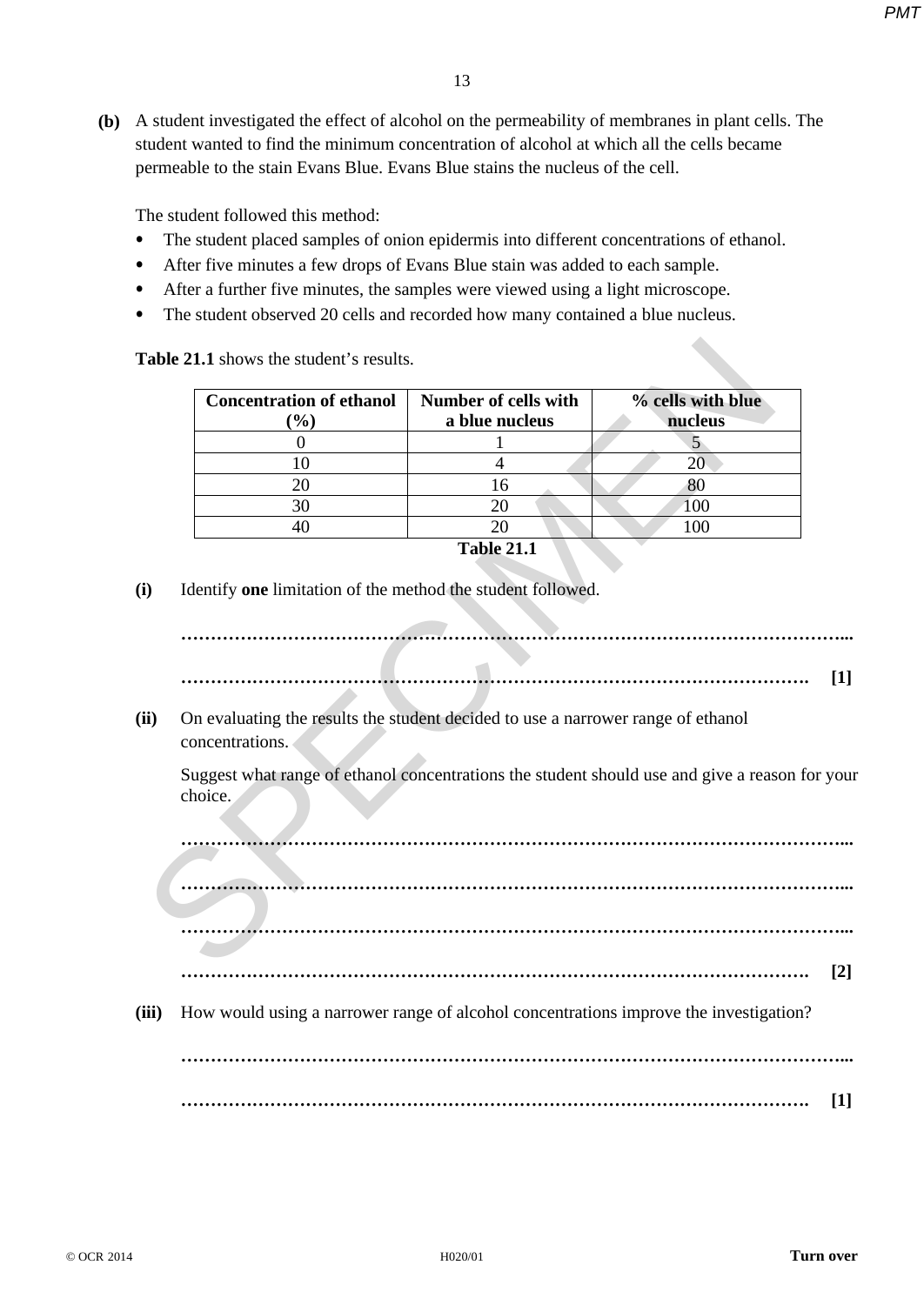**22 Fig. 22.1** shows a transverse section of the stem of a typical pondweed viewed using a ×10 objective lens. Part of a graticule is shown below the stem. The markings on the graticule are 0.1 mm apart.



**(ii)** Calculate the magnification of the image in **Fig. 22.1**.

Answer**……………………………………… [2]**

**(iii)** The thin stem and thin cell walls do not provide much support for the leaf. Suggest how the leaf is supported.

**…………………………………………………………………………………………………... …………………………………………………………………………………………………... ……………………………………………………………………………………………. [2]**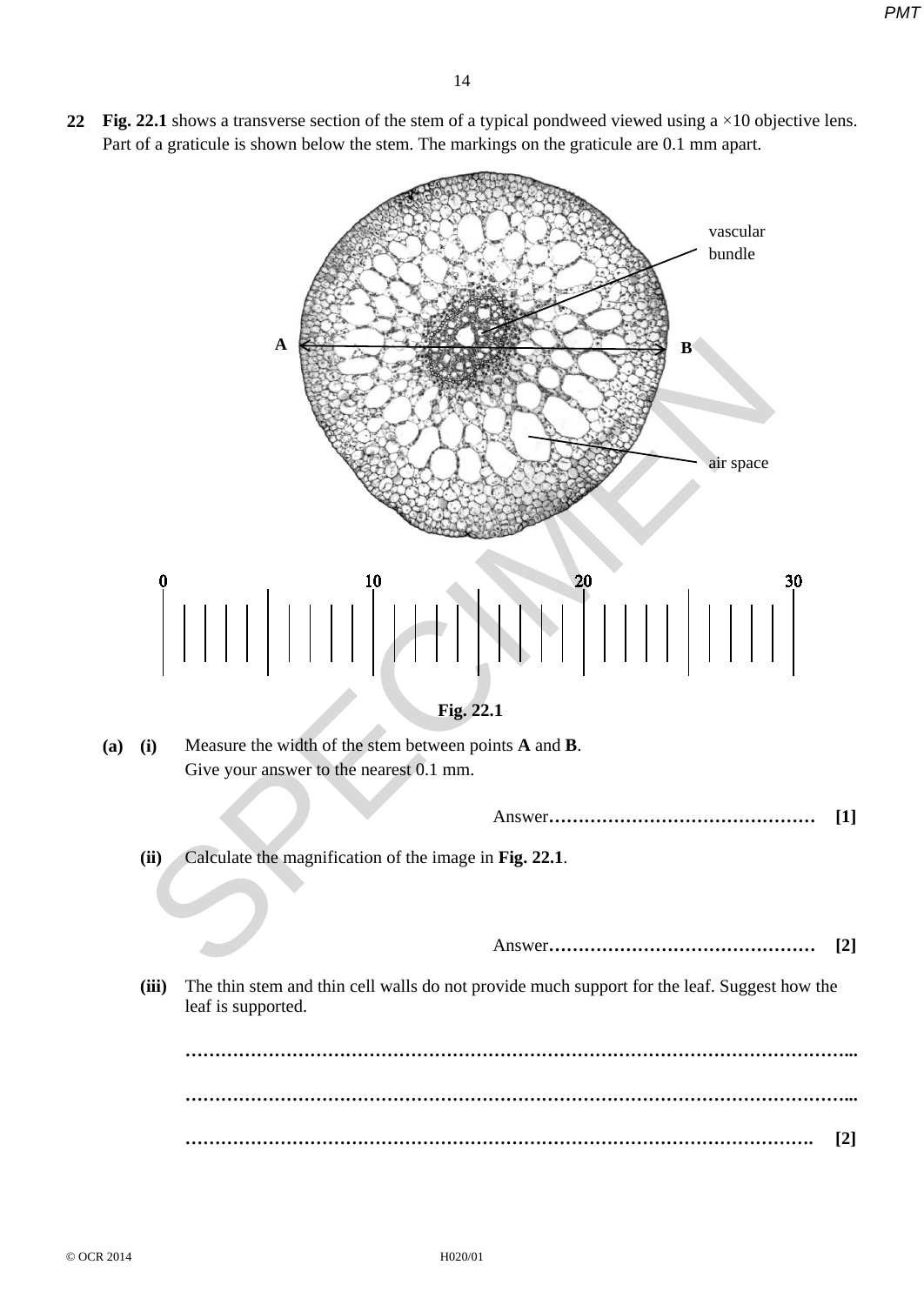**(b)** A student was asked to view cells from the phloem in transverse section using a high power objective lens. **Fig. 22.2** shows two diagrams of phloem tissue.





|      | 0<br>$\circ$<br>$\circ$<br>$\circ$<br>Ω<br>cell<br>$\mathbf{A}$<br>B                                                                                   |
|------|--------------------------------------------------------------------------------------------------------------------------------------------------------|
|      | Fig. 22.2                                                                                                                                              |
| (i)  | Which diagram is the more accurate representation of what the student could see?<br>Justify your decision using two separate features of the diagrams. |
|      |                                                                                                                                                        |
|      |                                                                                                                                                        |
|      | $[2]$                                                                                                                                                  |
| (ii) | State what is meant by the <i>resolution</i> of a microscope.                                                                                          |
|      |                                                                                                                                                        |
|      | $[1]$                                                                                                                                                  |
|      |                                                                                                                                                        |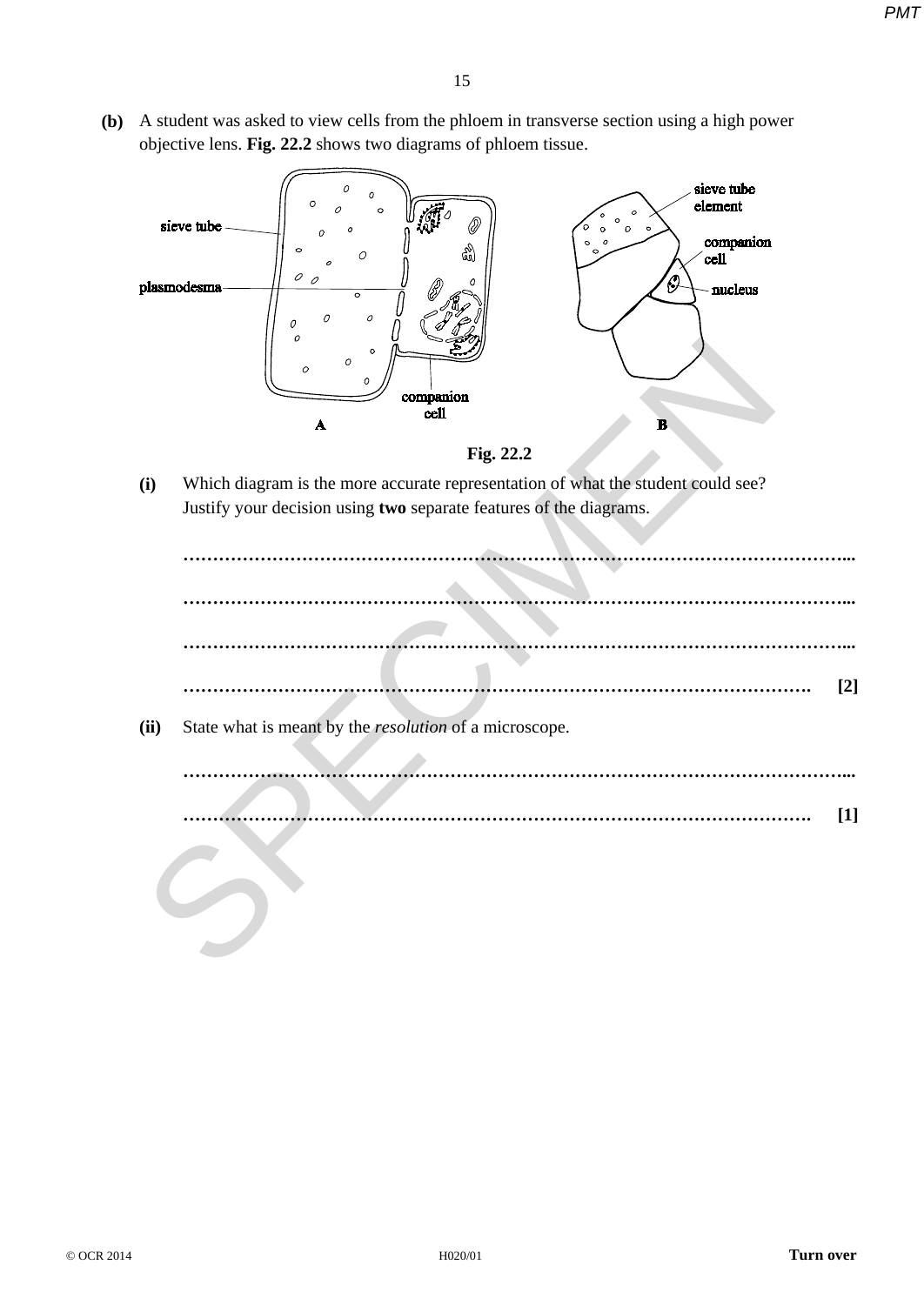**(iii)** The slide viewed to draw the diagrams in **Fig. 22.2** had been stained.

**Table 22.1** shows a list of stains and the cell feature that can be stained.

| <b>Stain</b> | Cell feature<br>stained |
|--------------|-------------------------|
| Nile blue    | nuclei                  |
| eosin        | cytoplasm               |
| Sudan red    | cell membrane           |
| iodine       | starch                  |

**Table 22.1** 

Which stain had the student used? Explain your answer.

**…………………………………………………………………………………………………... …………………………………………………………………………………………………... …………………………………………………………………………………………………... ……………………………………………………………………………………………. [2]** SPECIMEN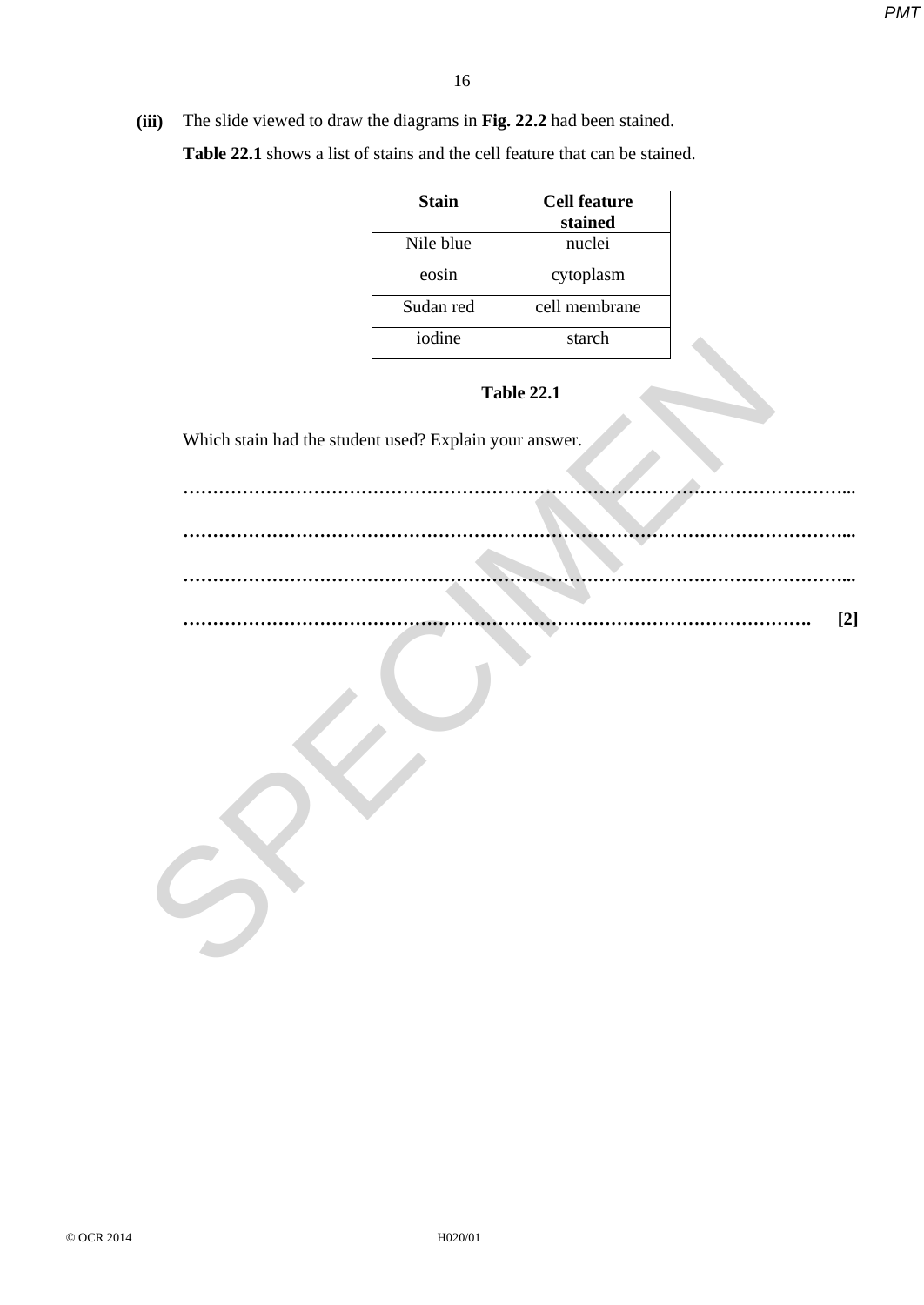- **23** The concept of molecules with complementary shapes can be used to explain many processes in living things.
	- **(a)** Complete the following passage about the mechanism of enzyme action.

Enzymes are proteins which speed up the rate of biological reactions. They form an .............................................................................. by binding to their substrate at a site known as the .............................................................................. . This site has a specific shape created by the .............................................................................. structure of the protein molecule. This means that each enzyme can bind to only one type of substrate molecule. This is explained by the lock and key hypothesis. In an alternative hypothesis, the binding site changes shape to fit more closely around the substrate molecule. This is called the ............................................................................. hypothesis. This hypothesis can help to explain how enzymes enable reactions to occur at lower temperatures by reducing the ............................................................................ required for the reaction to occur. structure of the protein molecule. This reach envyme can bind to only one type of substrate molecule.<br>
This is explained by the lock and key hypothesis. In an alternative hypothesis, the binding<br>
changes shape to fit more

**(b)** Another molecule that relies on a specific shape to bind to a specific compound is an antibody. **Fig. 23.1** shows the generalised structure of an antibody.



**Fig. 23.1** 

- **(i)** Draw a ring on **Fig. 23.1** to show a part of the molecule that has a shape complementary to the shape of an antigen. **[1]**
- **(ii)** The component labelled **Y** on the antibody is a bond.

State what type of bond is found here and give its function.

 **…………………………………………………………………………………………………... ……………………………………………………………………………………………. [2]** 

**[5]**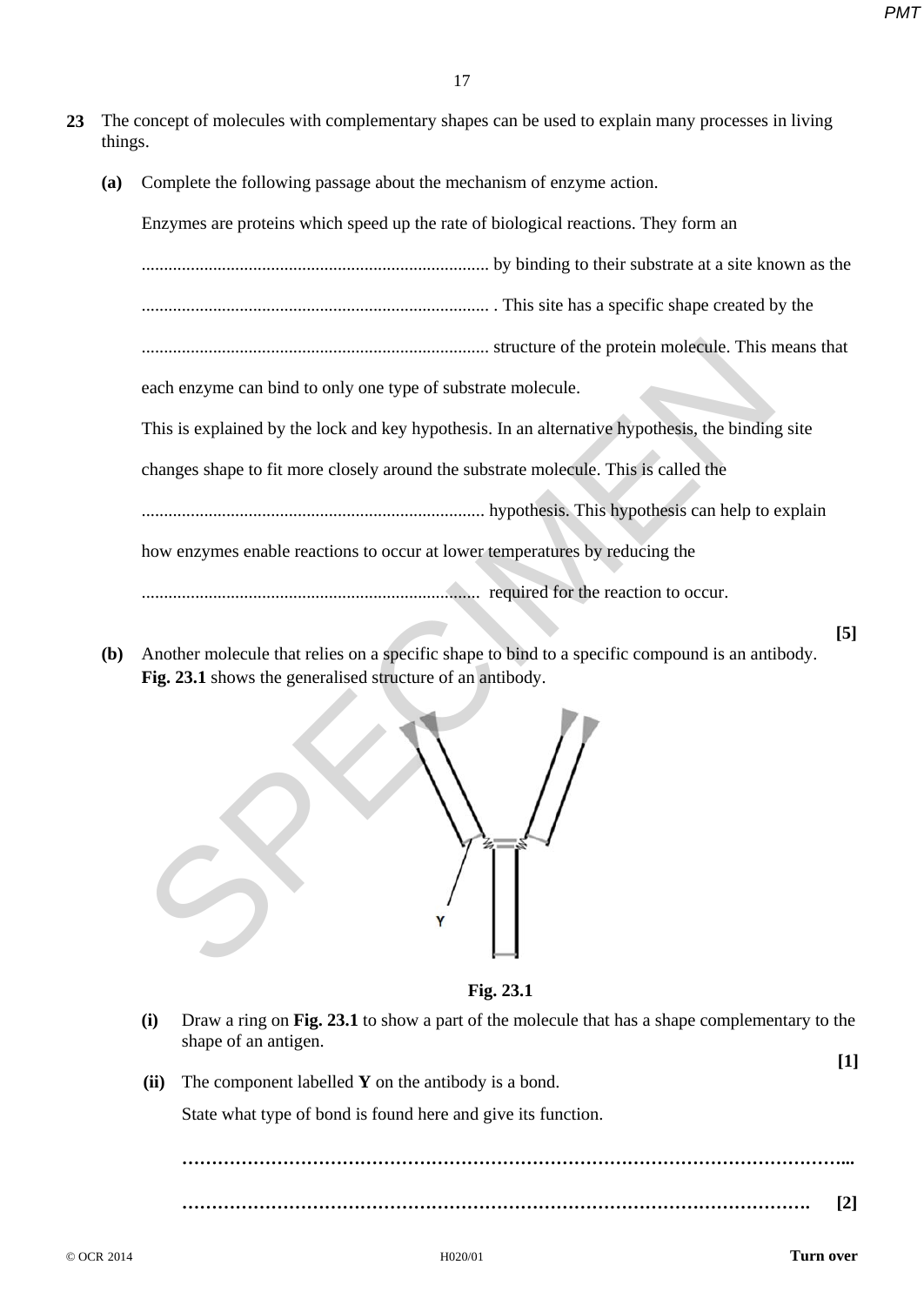- **(c)** Lupus is an autoimmune disease. Lupus occurs when nuclear proteins are exposed and the immune system makes antibodies against these proteins. As a result the proteins clump together. These clumps stick to surfaces such as the blood vessel walls and cause fatigue, joint pain and skin rashes.
	- **(i)** What is meant by the term *autoimmune disease*?

 **…………………………………………………………………………………………………... …………………………………………………………………………………………………... …………………………………………………………………………………………………... ……………………………………………………………………………………………. [2] (ii)** Suggest why antibodies specific to nuclear proteins are not normally made.  **…………………………………………………………………………………………………... ………………………………………………………………………………………………….. [2]** SPECIMEN

 **……………………………………………………………………………………………. [1]** 

**(d)** Scientists often use natural substances to help them develop specific new medicines.

State two possible sources of such natural substances.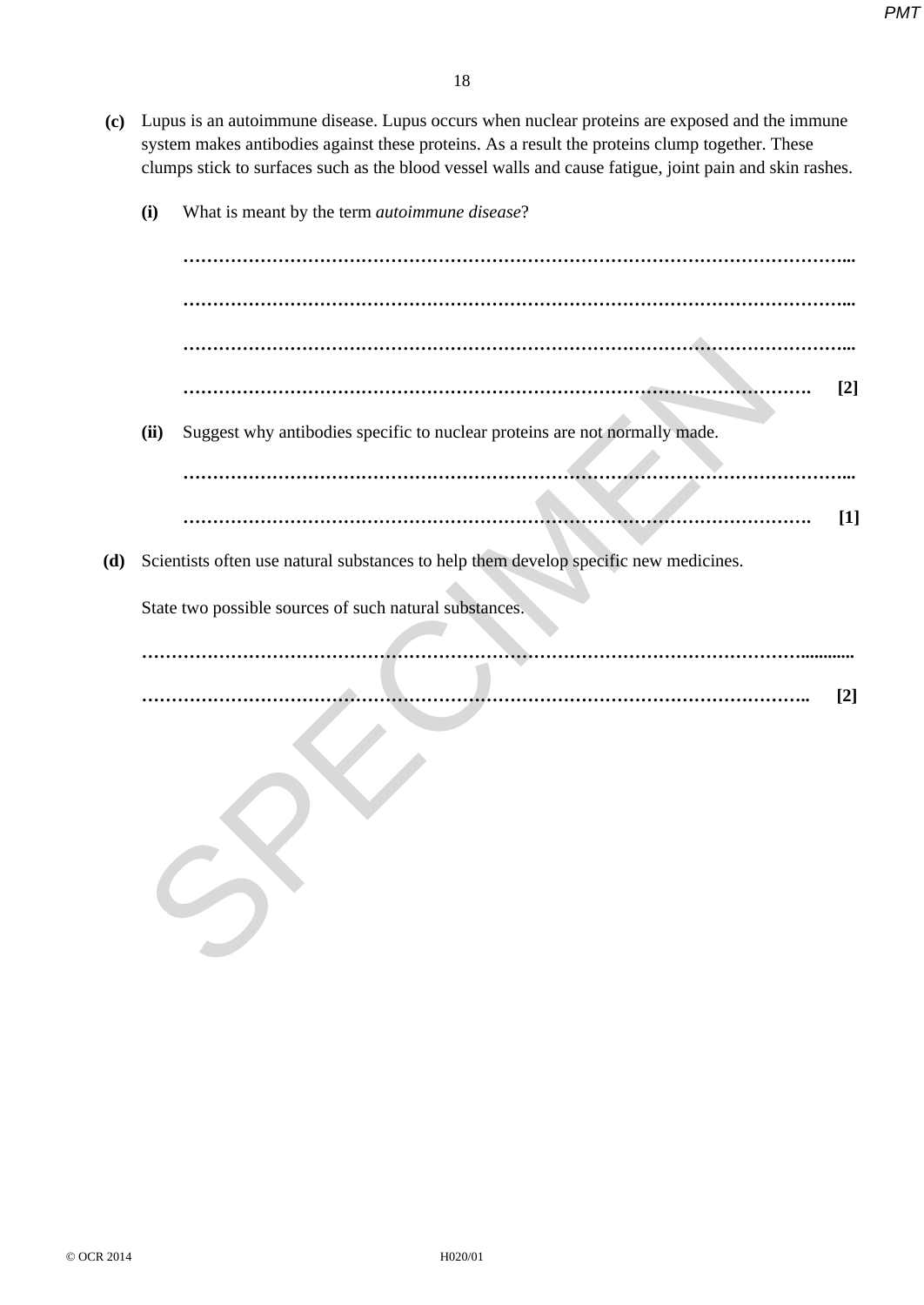- **24 (a)** The cassowary is a large, flightless bird found in the rainforest in parts of Australia. It feeds mainly on fruit. The seeds of the fruit are deposited on the rainforest floor.
	- **(i)** The cassowary is known as a *keystone species*. This means it is important for the survival of other species.

Suggest what role the cassowary plays in the survival of other species.

 **…………………………………………………………………………………………………...** 

- **……………………………………………………………………………………………. [1]**
- **(ii)** The cassowary needs to be conserved for ecological reasons. State **two** other reasons for maintaining biodiversity.

 **1…………………………………………………………………………………………………. 2…………………………………………………………………………………………………. [2]**

- **(b)** The mountain gorilla is an endangered species with as few as 880 individuals surviving in the wild. Many of the animals have been 'habituated' to human contact. The health of these animals is monitored and medical assistance is given when necessary. Animals that are not habituated are rarely visited.
	- **(i)** Suggest one advantage **and** one disadvantage of keeping some gorilla families that have not been habituated.

**…………………………………………………………………………………………………... …………………………………………………………………………………………………... …………………………………………………………………………………………………... ……………………………………………………………………………………………. [2]** SPECIMEN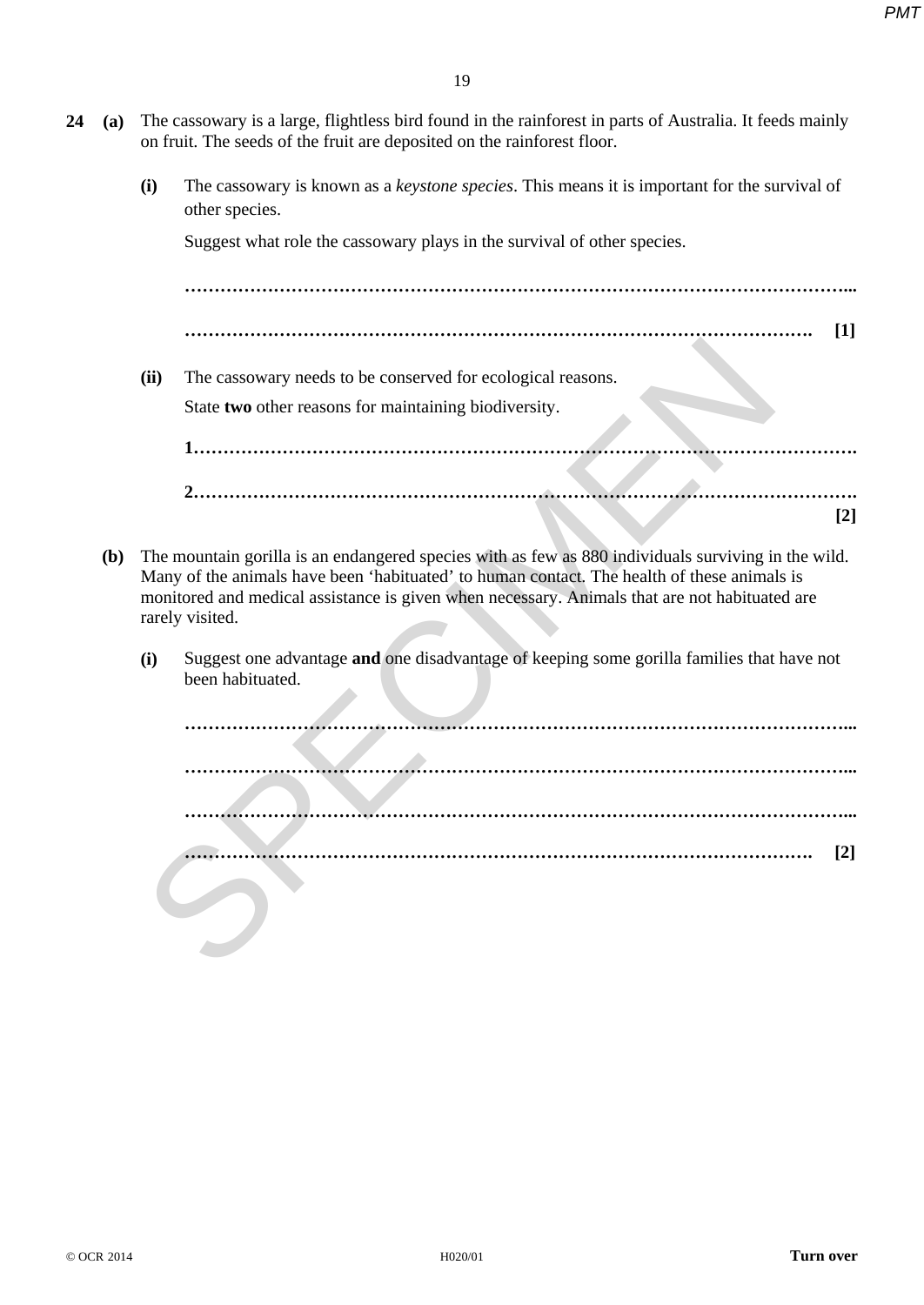**(ii)** The gorilla population in one area, Virunga, has been regularly monitored (**Table 24.1**). The data have been collected by indirect methods such as collecting dung samples at nest sites. However, DNA analysis of another gorilla population suggests that estimates made by these indirect methods may be up to 6% inaccurate.

| Year | <b>Population in Virunga</b> |
|------|------------------------------|
| 1981 | 254                          |
| 1989 |                              |
| 2003 |                              |
| 2010 |                              |

## **Table 24.1**

Calculate the mean annual percentage rate of growth of the gorilla population in Virunga between 1981 and 2010.

Show your working.

# Answer**…………………………………% [2]**

**(iii)** In 1993 the Rio Convention on Biodiversity came into force. In 2010, one conservationist commented that the Rio Convention had had a real effect on the gorilla population.

Use the information above to evaluate the effect that the Rio Convention on Biodiversity has had on the gorillas in Virunga.

**…………………………………………………………………………………………………... …………………………………………………………………………………………………... …………………………………………………………………………………………………... …………………………………………………………………………………………………... …………………………………………………………………………………………………... ……………………………………………………………………………………………. [3]**  Table 24.1<br>
Calculate the mean annual percentage rate of growth of the gorilla population in Vi<br>
between 1981 and 2010.<br>
Show your working.<br>
(iii) In 1993 the Rio Convention on Biodiversity came into force. In 2010, one co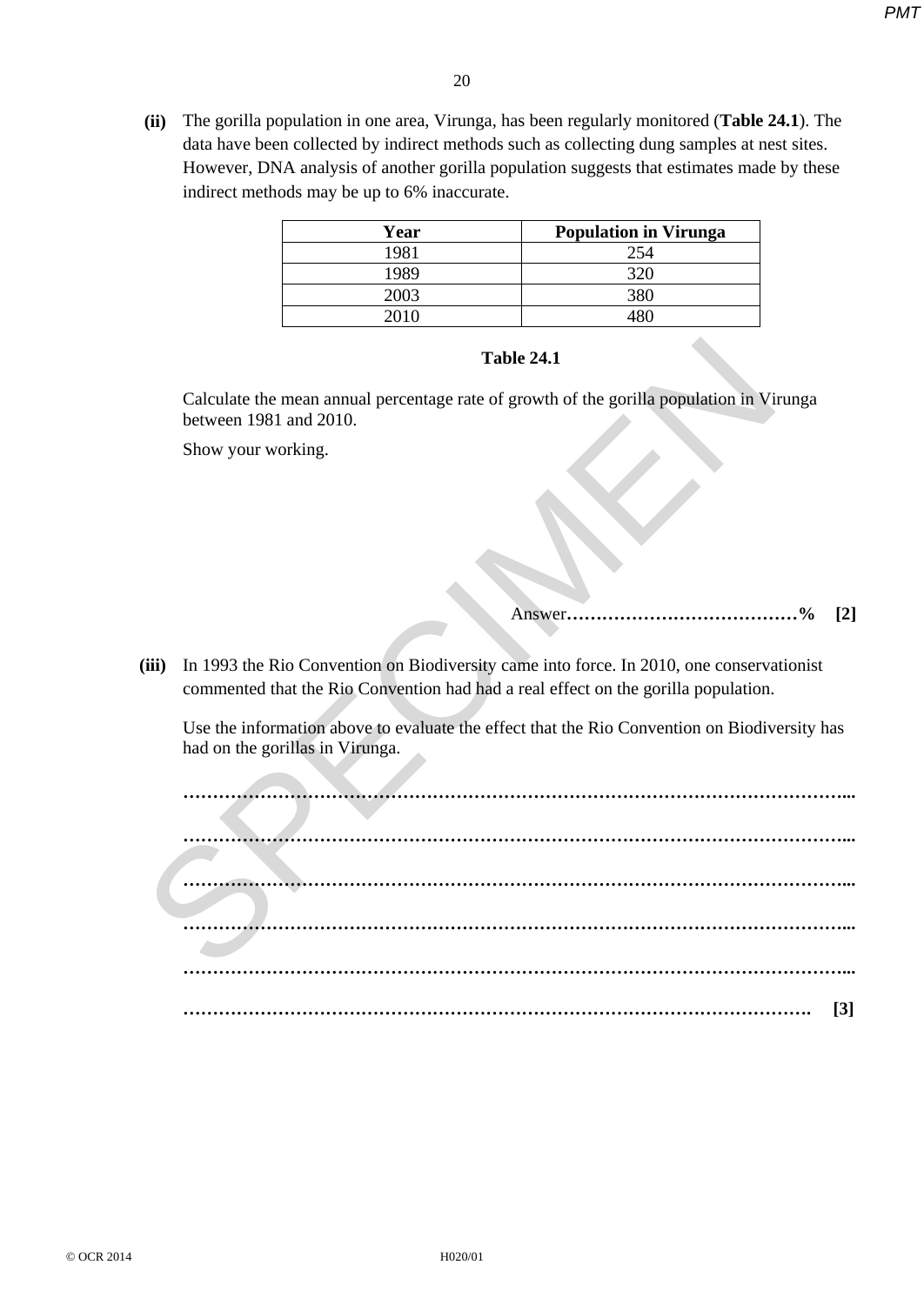**25 Fig. 25.1** shows a potometer.



**Fig. 25.1**

**(a)** A student used this apparatus to investigate the role of stomata in transpiration. The student noted the position of the air–water meniscus each minute for five minutes.

The student then covered the underside of one of the leaves in petroleum jelly before repeating the measurements. This was continued until the undersides of all the leaves had been covered. **Table 25.1** shows the results.

|                   | air-water<br>meniscus -                                                                                                                                                                                                 | capillary tube |                  | screw<br>clip |                              |       | rubber tubing |       |
|-------------------|-------------------------------------------------------------------------------------------------------------------------------------------------------------------------------------------------------------------------|----------------|------------------|---------------|------------------------------|-------|---------------|-------|
|                   |                                                                                                                                                                                                                         |                |                  | Fig. 25.1     |                              |       |               |       |
|                   | A student used this apparatus to investigate the role of stomata in transpiration. The stude<br>the position of the air-water meniscus each minute for five minutes.                                                    |                |                  |               |                              |       |               |       |
|                   | The student then covered the underside of one of the leaves in petroleum jelly before repe<br>measurements. This was continued until the undersides of all the leaves had been covered<br>Table 25.1 shows the results. |                |                  |               |                              |       |               |       |
|                   | <b>Number of leaves</b>                                                                                                                                                                                                 |                |                  |               | Position of meniscus (mm) at |       |               |       |
|                   | with undersides                                                                                                                                                                                                         |                | $0 \text{ min}$  | 1 min         | $2 \text{ min}$              | 3 min | 4 min         | 5 min |
|                   | covered in<br>petroleum jelly                                                                                                                                                                                           |                |                  |               |                              |       |               |       |
|                   | 0                                                                                                                                                                                                                       |                | $\boldsymbol{0}$ | 23            | 44                           | 65    | 84            | 102   |
|                   | 1                                                                                                                                                                                                                       |                | $\overline{0}$   | 20            | 40                           | 58    | 77            | 95    |
|                   | $\overline{2}$                                                                                                                                                                                                          |                | $\theta$         | 16            | 31                           | 47    | 61            | 76    |
|                   | $\overline{\mathbf{3}}$                                                                                                                                                                                                 |                | $\bf{0}$         | 11            | 23                           | 37    | 50            | 62    |
|                   | $\overline{\mathbf{4}}$                                                                                                                                                                                                 |                | $\overline{0}$   | 9             | 17                           | 24    | 32            | 40    |
|                   | 5                                                                                                                                                                                                                       |                | $\overline{0}$   | 6             | 11                           | 16    | 22            | 28    |
| <b>Table 25.1</b> |                                                                                                                                                                                                                         |                |                  |               |                              |       |               |       |
|                   | The student presented these results as a graph. Fig. 25.2 shows the graph.                                                                                                                                              |                |                  |               |                              |       |               |       |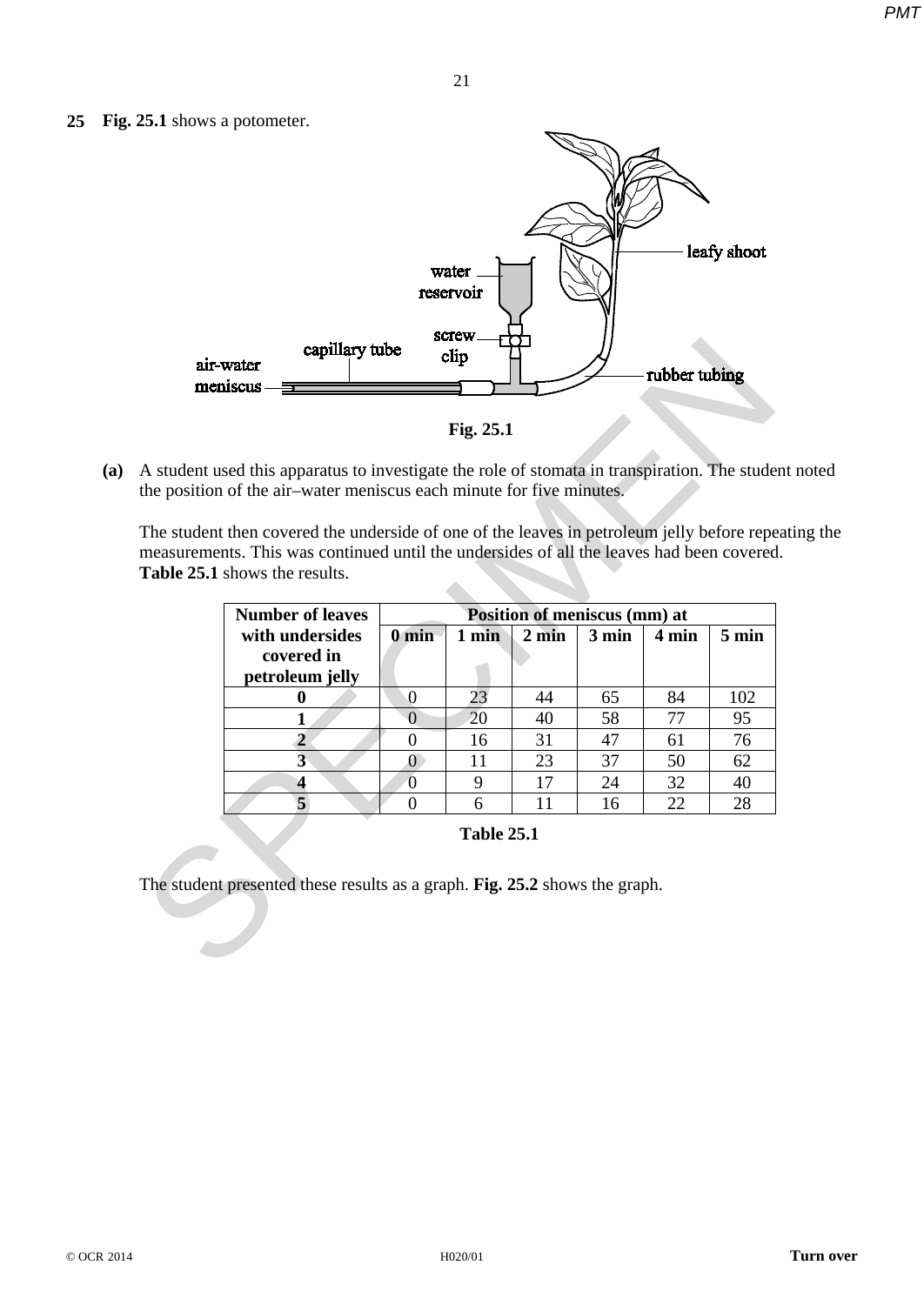

**……………………………………………………………………………………………. [2]**